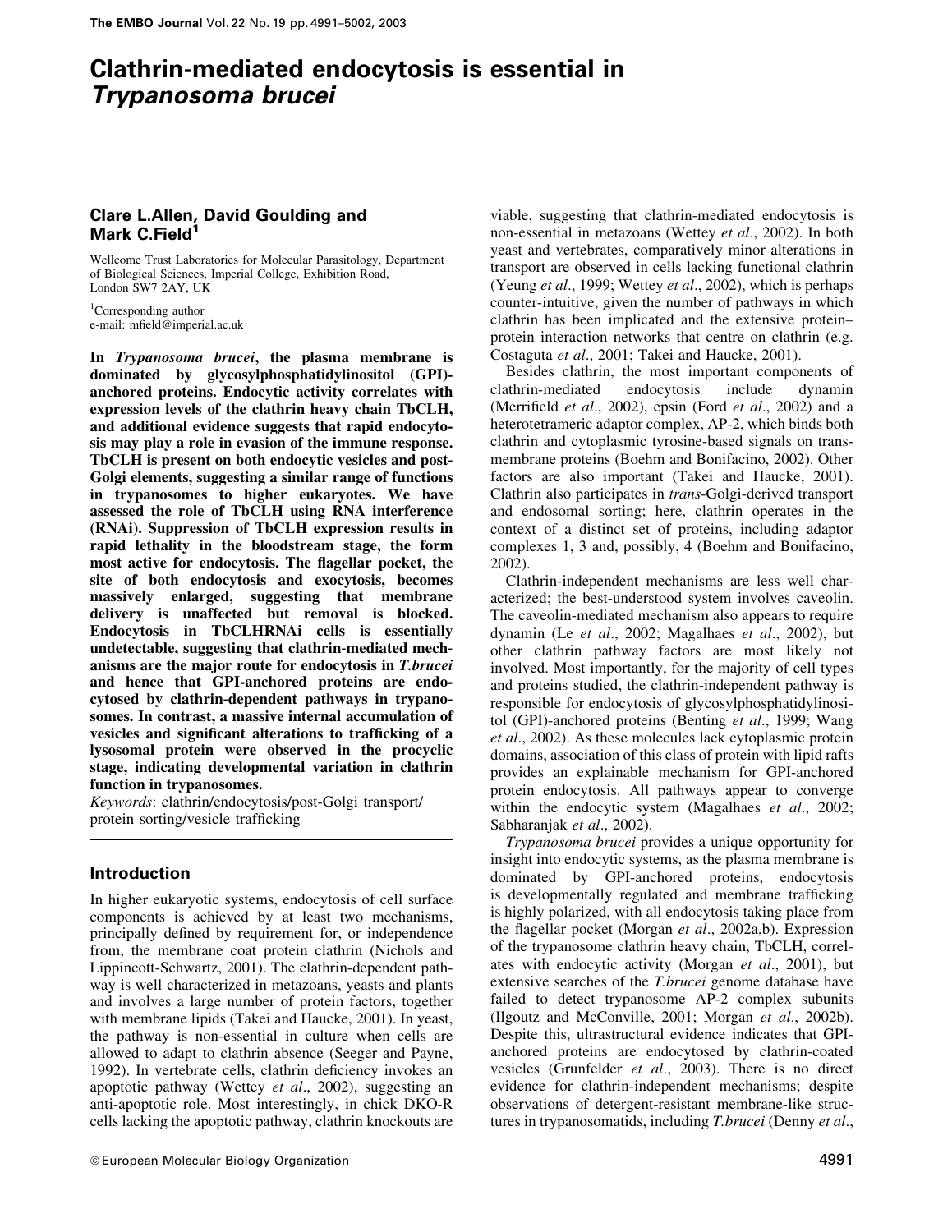

Fig. 1. Depletion of clathrin heavy chain leads to BigEye morphology. (A) Gallery of images from cultures expressing clathrin RNAi. The top line shows interphase cells with increased abnormality running from left to right. The majority of cells in early cultures correspond to the four leftmost images, whilst more severe phenotypes, as shown on the right, emerge and increase in prevalence in older cultures. The bottom line shows examples of mitotic cells exhibiting BigEye phenotype. In this case, more than one vacuole is present, and these are frequently of very different sizes (BigEye/ LittleEye cells). Scale bar: 2 µm. (B) Immunofluorescence analysis demonstrates knockdown of clathrin expression following induction in bloodstream form (BSF) cells. Left, phase-contrast image; right, DAPI (blue) and anti-TbCLH stain (red). Par, BSF 90-13 parental cells; BSFp2T7<sup>Ti</sup>CLH, RNAi cells uninduced ( $-Tet$ ) and induced ( $+Tet$ ). Scale bar: 2  $\mu$ m.

2001), sequences corresponding to caveolin are absent from the genome.

Endocytic mechanisms in T.brucei appear to have a role in immune evasion, as well as in normal cellular functions (Morgan *et al.*, 2002a,b), and underlie the high level of endocytic activity in the bloodstream form (BSF). Trypanosomes are efficiently lysed by antibody-directed mechanisms if antibody is allowed to remain at the cell surface. Critically, antibody bound to the highly abundant GPI-anchored variant surface glycoprotein (VSG) can be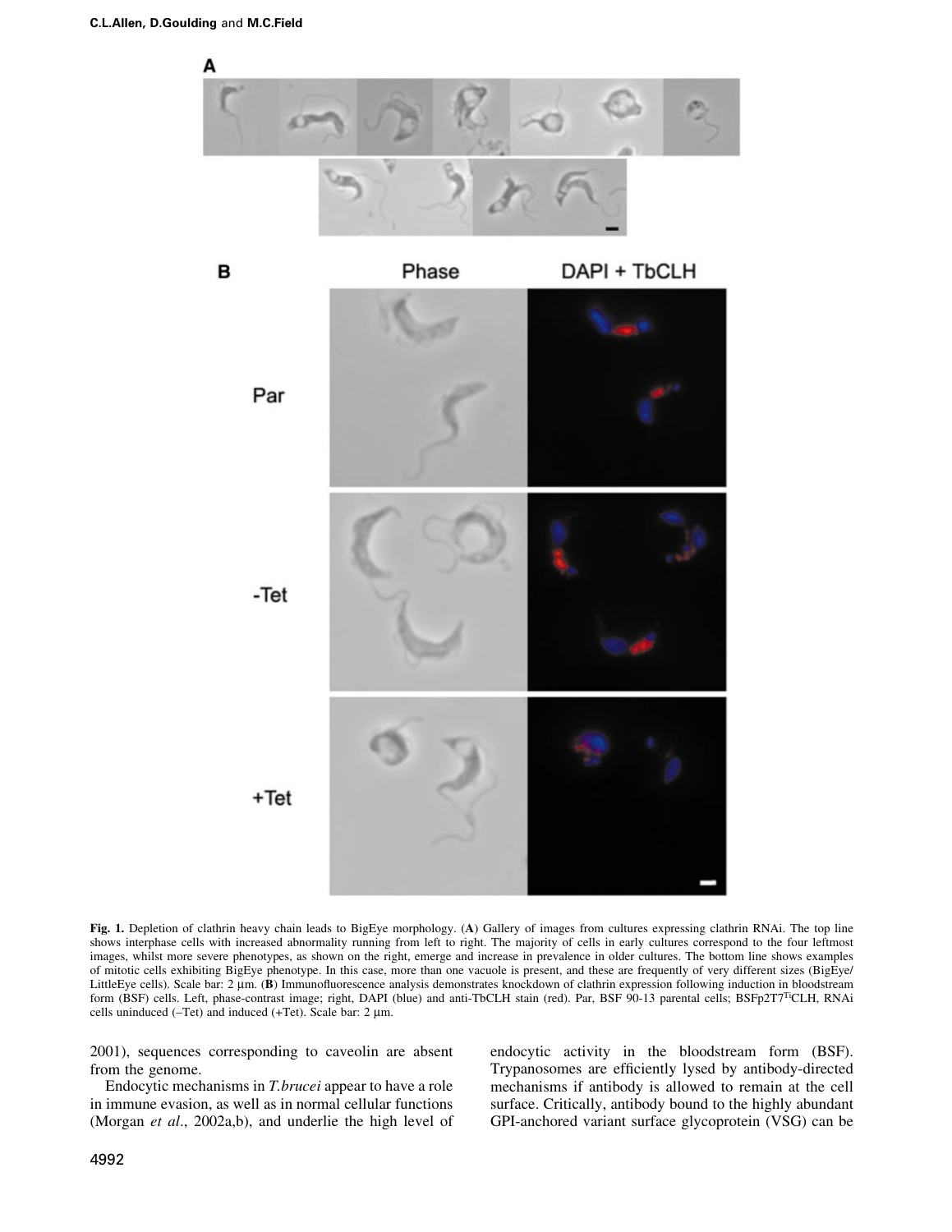

Fig. 2. BigEye is due to flagellar pocket enlargement. (A) Parental cells. The flagellar pocket is comparatively small, with a diameter of  $\sim 0.5$  µm and a flask shape due to tight association with the flagellum. (B) Induced clathrin RNAi cells. The flagellar pocket is enlarged. Other structures, including acidocalcisomes, the nucleus and endosomal membranous structures appear normal. Note also the presence of electron-dense material on either side of the flagellum where it contacts the pocket membrane, suggesting the structures responsible for flagellum/flagellar pocket association are still present in this cell. In both (A) and (B), the inset shows a Golgi complex. For both the parental and induced cell lines, the Golgi profile appears normal. E, endosome; F, flagellum; FP, flagellar pocket; FAZ, flagellar attachment zone; K, kinetoplast; N, nucleus. Arrows indicate the electron-dense variant surface glycoprotein (VSG) coat of the flagellar pocket. Scale bars: (A and A inset) 200 nm, (B) 1  $\mu$ m and (B inset) 500 nm.

rapidly internalized, degraded and recycled (O'Beirne et al., 1998). This pathway involves transport steps mediated by the trypanosome homologues of Rab5 and Rab11 (Jeffries et al., 2001; Pal et al., 2002, 2003). Importantly, both proteins are developmentally regulated (Jeffries et al., 2001; Pal et al., 2002), suggesting that the endocytic system is activated in the bloodstream stage. Here, the role of clathrin in endocytosis has been addressed by functional depletion using RNA interference (RNAi).

# **Results**

## Clathrin heavy chain expression is essential in trypanosomes

We expressed double-stranded RNA from the p2T7<sup>Ti</sup> plasmid corresponding to a portion of the TbCLH open reading frame in BSF and procyclic culture form (PCF) cell lines engineered for inducible expression (LaCount et al., 2000). In both life stages examined, a rapid and severe phenotype was observed, which correlated with decreased expression of the clathrin heavy chain protein (see Supplementary figure  $1B$  available at *The EMBO* Journal Online). In the case of BSF cells, growth ceased very rapidly following induction (within 16 h) and growth cessation continued for about 4 days (see Supplementary figure 1A). After this period, loss of expression of RNAi led to recovery of growth plus re-expression of the clathrin protein. This phenomenon has been observed previously by several workers and is a general feature of RNAi in trypanosomes (Wang et al., 2000).

# Decrease of clathrin expression results in 'BigEye' phenotype

Rapidly following induction in BSF cells, a phase light structure was observed in some cells at the posterior end (Figure 1). This structure increased in volume with time, and the proportion of cells exhibiting the abnormal structure was greater after more prolonged induction periods. Eventually, the structure became so large as to fill a major proportion of the cell volume, such that cells became grossly distorted. As the emergence of the structure resembled an eye socket in some examples, we designated this phenotype `BigEye'.

In the BSF cultures, expression of TbCLH was never completely lost (see Supplementary figure 1B), most likely due to the asynchronous nature of the RNAi system, and was investigated further by immunofluorescence (Figure 1B). The severity of the BigEye morphology correlated well with residual clathrin expression; the examples shown illustrate that low levels of clathrin may be detected in some cells displaying a strong BigEye phenotype (Figure 1B). Hence, it is likely that cells progress through to death rapidly following loss of clathrin expression, and therefore true clathrin-negative cells are a small minority within the population. Importantly, a significant proportion of induced cells were clearly undergoing mitosis (Figure 1, bottom); therefore, depletion of clathrin heavy chain did not prevent mitosis per se. Furthermore, in cells undergoing cytokinesis, two posterior structures were present, and these structures were of different sizes (as the larger structure was designated `BigEye', the smaller structure was designated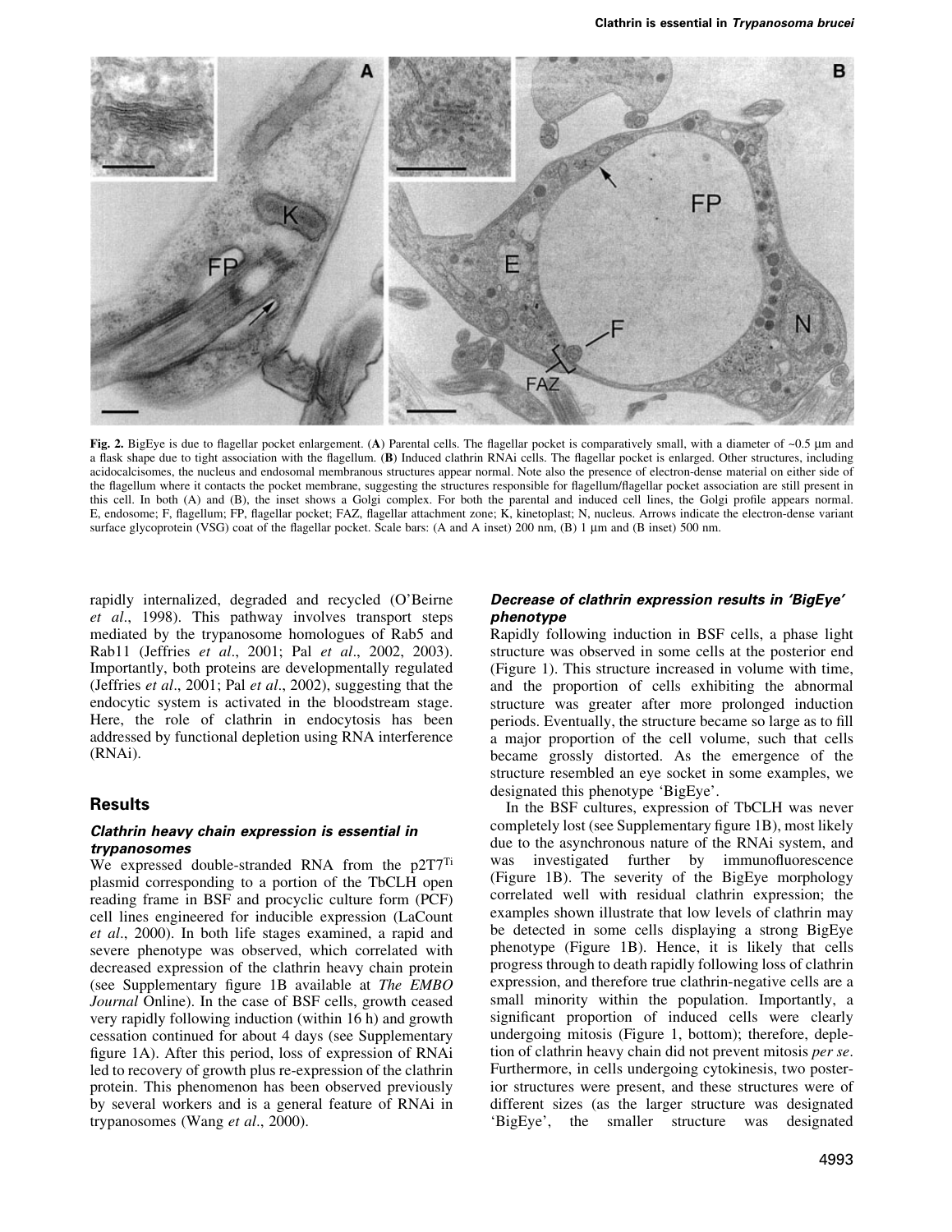

Fig. 3. Endocytosis is perturbed in BigEye cells. (A) In uninduced TbCLH RNAi cells at 4°C, lectin concanavalin A (Con A) is retained at the flagellar pocket, at 12°C the lectin is internalized to the endocytic system and at 37°C the lectin is delivered to the terminal lysosome. Induced cells demonstrate a severe defect in uptake. At  $37^{\circ}$ C, the lectin remains associated with the flagellar pocket. (B) Enlarged image of induced bloodstream form (BSF) clathrin RNAi cells (from A), showing that Con A is localized to the enlarged flagellar pocket at  $37^{\circ}$ C. (C) At  $4^{\circ}$ C, FM 4-64 accumulates in the flagellar pocket in both the parental and induced clathrin RNAi cell line. Note that the staining appears rather more extensive in the RNAi cells due to the enlargement of the pocket. At  $37^{\circ}$ C, the fluorophore has been internalized in the parental cells, but remains associated with the enlarged pocket structure in the RNAi cell line. (A) Left, phase; right, DAPI (DNA) in blue, lectin in green. (C) Left, phase; right, DAPI (DNA) in blue, FM 4-64 in red. Scale bar: 2 µm. Par, BSF 90-13 parental cells; -Tet, uninduced BSFp2T7<sup>Ti</sup>CLH cells; +Tet, BSFp2T7<sup>Ti</sup>CLH cells induced for 16 h.

`LittleEye'). In the vast majority of BigEye cells, the flagellum became detached from the cell body, and many cells had multiple flagellae. In late stage cultures, large numbers of free flagella accumulated, suggesting that the flagellum persists during cellular disintegration.

# The BigEye structure is the flagellar pocket

Electron microscopy (EM) demonstrated clearly that the BigEye phenotype was the result of a massively enlarged flagellar pocket (Figure 2). In wild-type cells, this structure is a small flask-shaped structure, but in RNAi cells the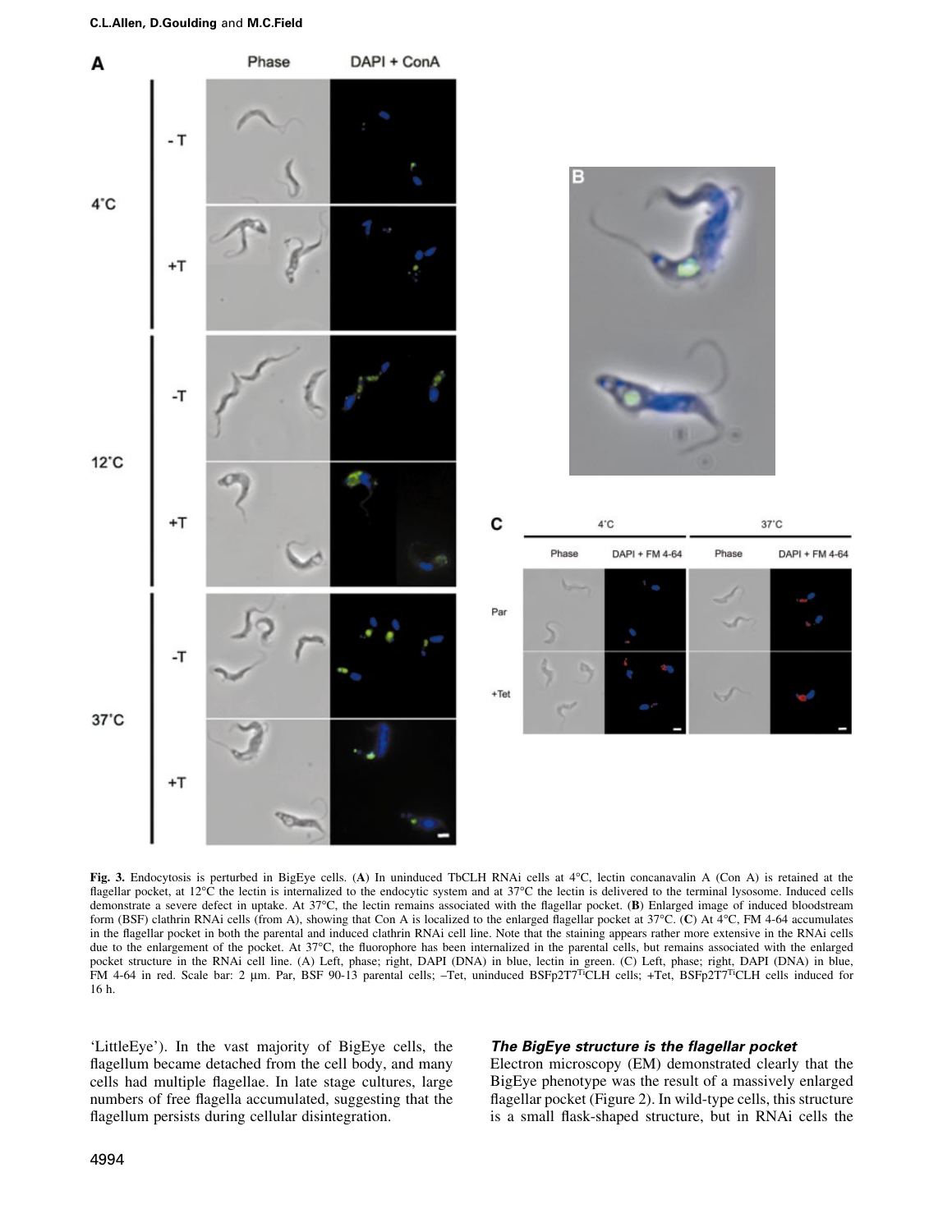

Fig. 4. Preservation of normal morphology of internal membrane structures in BigEye cells. Immunofluorescence analysis for endoplasmic reticulum (TbBiP), recycling endosome (TbRAB11) and lysosomal (p67) proteins. Top, the parental BSF 90-13 cells (Par); middle, uninduced bloodstream form (BSF) RNAi line (-Tet); and bottom, induced (+Tet). Induction is confirmed by the presence of the BigEye. The distribution of marker proteins is unaltered between cell lines. Left, phase; right, DAPI (DNA) in blue, TbBiP or TbRAB11 in red, p67 in green. Scale bar: 2 mm.

pocket became enlarged and filled a substantial proportion of the cell volume. The designation as the flagellar pocket was made by the presence of an electron-dense VSG coat on the membrane, the inclusion of the glycan-rich matrix within the pocket lumen and the presence of the flagellum, bound to the membrane via a visible flagellum attachment zone. Critically, other membranous structures in moderate BigEye cells were unaffected; for example, the Golgi stacks remain with normal morphology (Figure 2). At later times, more extensive disruption of internal membranes was observed, including fragmentation of the nuclear envelope (data not shown). However, these changes are interpreted as arising from toxic effects of clathrin depletion. Enlargement of the flagellar pocket indicates that a severe imbalance in membrane transport occurred, and most likely that endocytosis has been compromised while exocytosis continues. This manifestation of phenotype is radically different from that reported in a vertebrate clathrin knockout study (Wettey et al., 2002) and most likely results from several unusual aspects of the trypanosome system.

Identification of the BigEye vacuole as the flagellar pocket also explained the origin of BigEye/LittleEye mitotic cells. The BigEye is the original flagellar pocket, whereas the LittleEye is most probably the daughter pocket, the size difference being due to the shorter period of time that the second pocket has been present. Importantly, the emergence of an enlarged pocket indicates that the daughter structure becomes active for exocytosis prior to completion of cytokinesis.

### BigEye cells are defective in endocytosis

An assay to monitor exocytosis of VSG, which accounts for ~90% of cell surface protein, indicated that export of this protein was unaffected (see Supplementary data and

Supplementary figure 2). Assays of several modes of endocytosis were used to assess the ability of BigEye cells to carry out internalization. Trypanosomes actively endocytose the mannose-binding lectin concanavalin A (Con A), an excellent marker for membrane-bound endocytic activity (Brickman et al., 1995). At 4°C, Con A is restricted to the flagellar pocket, whereas at 12°C the lectin penetrates deeper into the cell, and localizes to the TbRAB5A endosome, or collecting tubules (Jeffries et al., 2001). At 37°C, the lectin is endocytosed into the lysosome (see Supplementary figure 4A). Essentially identical staining was obtained in uniduced cells, but Con A was not transported correctly in induced cells (Figure 3A). At  $4^{\circ}$ C, Con A marked the flagellar pocket, but at 12°C and 37°C most of the lectin remained associated with the flagellar pocket, indicating a decrease in Con A endocytosis. Additional co-staining for both the flagellar pocket and markers for endocytic compartments confirmed a gross defect in endocytosis (see Supplementary data and Supplementary figure  $4B$  and C). A similar accumulation of material in the flagellar pocket was also obtained with anti-VSG antibody capping experiments (see Supplementary data and Supplementary figure  $4D$ ).

The effect of clathrin depletion on bulk lipid endocytosis was also evaluated using the fluorophore  $N-(3-)$ triethylammoniumpropyl)-4-{6-[4-(diethylamino)phenyl] hexatrienyl} pyridinium dibromide (FM 4-64). Again, at  $4^{\circ}$ C, most of this label is found in the flagellar pocket in parental cells, but at  $37^{\circ}$ C the fluorophore is efficiently endocytosed to internal membrane compartments. In contrast, in the BigEye cells, FM 4-64 stains a more extensive structure at 4°C, consistent with the enlarged flagellar pocket, and at  $37^{\circ}$ C the stain remains associated with this membrane (Figure 3C). Hence, a general lipid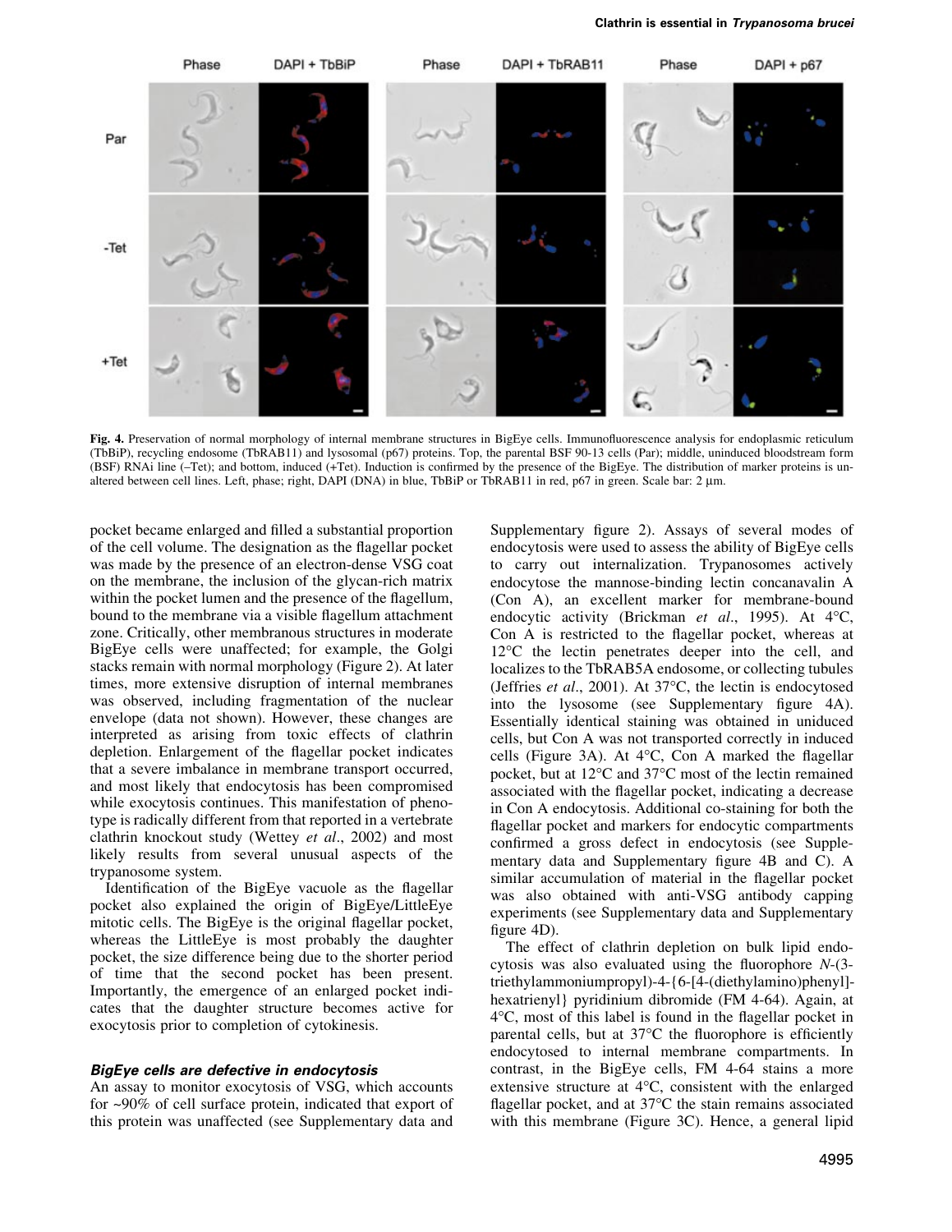

Fig. 5. Variant surface glycoprotein location in BigEye cells. CryoimmunoEM images of parental (A and C) and clathrin-depleted cells (B and D). Variant surface glycoprotein (VSG) is observed on the plasma membrane, within the flagellar pocket and over a number of internal structures, tentatively assigned as endoplasmic reticulum (arrowheads) and TbRAB11 recycling endosomes (arrows), based on previous studies (Grunfelder et al., 2002, 2003). In the BigEye cells, VSG is also seen with similar distribution on the plasma membrane, endoplasmic reticulum and in recycling endosome figures. Hence, VSG remains associated with TbRAB11 transport intermediates, and these structures retain normal morphology. Scale bar: 200 nm.

probe also exhibits defective endocytosis. These data indicate an extreme blockade to endocytosis of Con A receptors (VSG and other glycoproteins), anti-VSG antibody and lipid membranes.

# Other membrane compartments are unaffected in BigEye cells

The dramatic decrease in endocytosis and the morphological distortion of the BigEye cells could have a profound effect on structures not sampled by EM. BigEye cells were analysed for the distribution of endoplasmic reticulum (ER), endosomes and the lysosome by staining with antibodies against TbBiP, TbRAB11 and p67, respectively (Bangs et al., 1993; Jeffries et al., 2001; Alexander et al., 2002) (Figure 4). The distributions of all of these markers were unchanged in BigEye cells, suggesting that these structures were essentially unaltered in BSF parasites depleted of clathrin.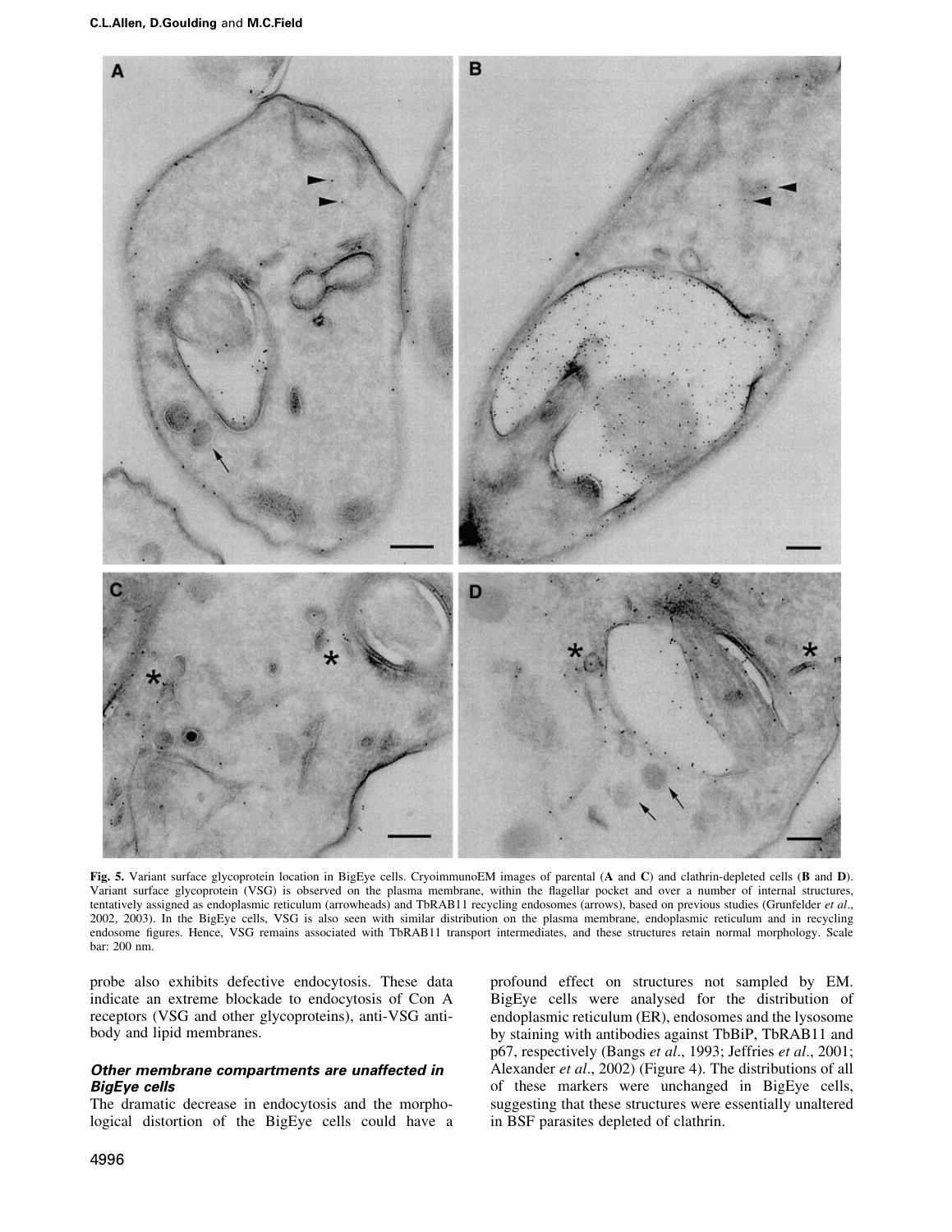

Fig. 6. Depletion of clathrin heavy chain in procyclic culture form (PCF) cells leads to a rounded morphology. (A) Gallery of phase images from PCF cultures expressing clathrin RNAi. The leftmost image shows the `normal' PCF phenotype, the next two images show the `fat' phenotype, and the three images on the right show the 'round' phenotype. (B) Incidence of aberrant cell morphologies in induced PCF clathrin RNAi cell cultures. Blue bars, uninduced PCFp2T7<sup>Ti</sup>CLH cells cultured for 48 h (dark blue) or 72 h (pale blue); red bars, induced PCFp2T7<sup>Ti</sup>CLH cultures at 48 h (dark red) or 72 h (pale red). Morphologies were defined as follows: normal, average cell body length 15  $\mu$ m, average width 1.54  $\mu$ m; long, cell body length >20 mm, average cell body length 23.3 mm, average width 1.54 mm; fat, enlarged posterior of the cell, average cell body length 8.55 mm, average width 3.07 µm; round, cell body completely rounded up, with detached or no visible flagellum, average cell body length 4.66 µm, average width  $4.26 \mu m$ ; other, all other abnormal forms.

Furthermore, we investigated the distribution of VSG and endosome structures by cryoimmunoEM. Parental cells and induced clathrin RNAi cells were sectioned and stained with anti-VSG 221 antibodies at a low concentration (Figure 5). In the parental cells, gold particles decorated the plasma membrane, the flagellar pocket membrane and a number of intracellular structures (Figure 5A and C), including tubular structures most likely ER, plus highly characteristic smaller electrondense structures that appear as small tubules or discs described elsewhere as TbRAB11 recycling endosomes (Grunfelder et al., 2003). These data, together with the exocytosis assay in the Supplementary data, indicate that VSG can be detected at the surface, in the recycling system and, less prominently, in the biosynthetic apparatus (Grunfelder et al., 2003).

When BigEye cells were analysed, a broadly similar distribution of gold particles was obtained; significantly, despite a similar gold particle density being recovered on the plasma membrane, a much increased concentration of VSG was observed in the flagellar pocket and, in particular, in the lumen (Figure 5B and D). The origin of the luminal VSG is unclear, but it may have been shed from the membrane (Geuskens et al., 2000); the absence of endocytosis in these cells would suggest that the shedding phenomenon does not involve the recycling system. Gold

particles were detected over ER membrane and associated with TbRAB11 endosomes (Figure 5D). These data indicate that recycling compartments are still present in the BigEye cells, and therefore their integrity does not depend on continuous endocytosis.

# Intracellular compartments are more distorted in procyclic clathrin RNAi cells than in the BSF

Several major differences in the endocytic routing of proteins have been reported between procyclic and bloodstream stage T.brucei. In contrast to the distinct BigEye morphology of induced BSF clathrin RNAi cells, a range of distinct morphologies were observed in PCF clathrin RNAi cultures. To determine which morphology was associated with the loss of TbCLH expression, the incidence of each phenotype was scored by light microscopy of fixed cells from cultures induced for 24, 48 or 72 h in comparison with uninduced and parental cell cultures. Ninety-seven percent of both uninduced and induced cells at 24 h growth showed morphology essentially indistinguishable from parental cultures (data not shown). The number of normal cells in induced cultures dropped to 53% after 48 h and to 23% by 72 h (Figure 6B). As the number of normal cells decreased, the number of `fat' and `round' cells increased. The fat cells are probably precursors of the round cells (Figure 6A), suggesting that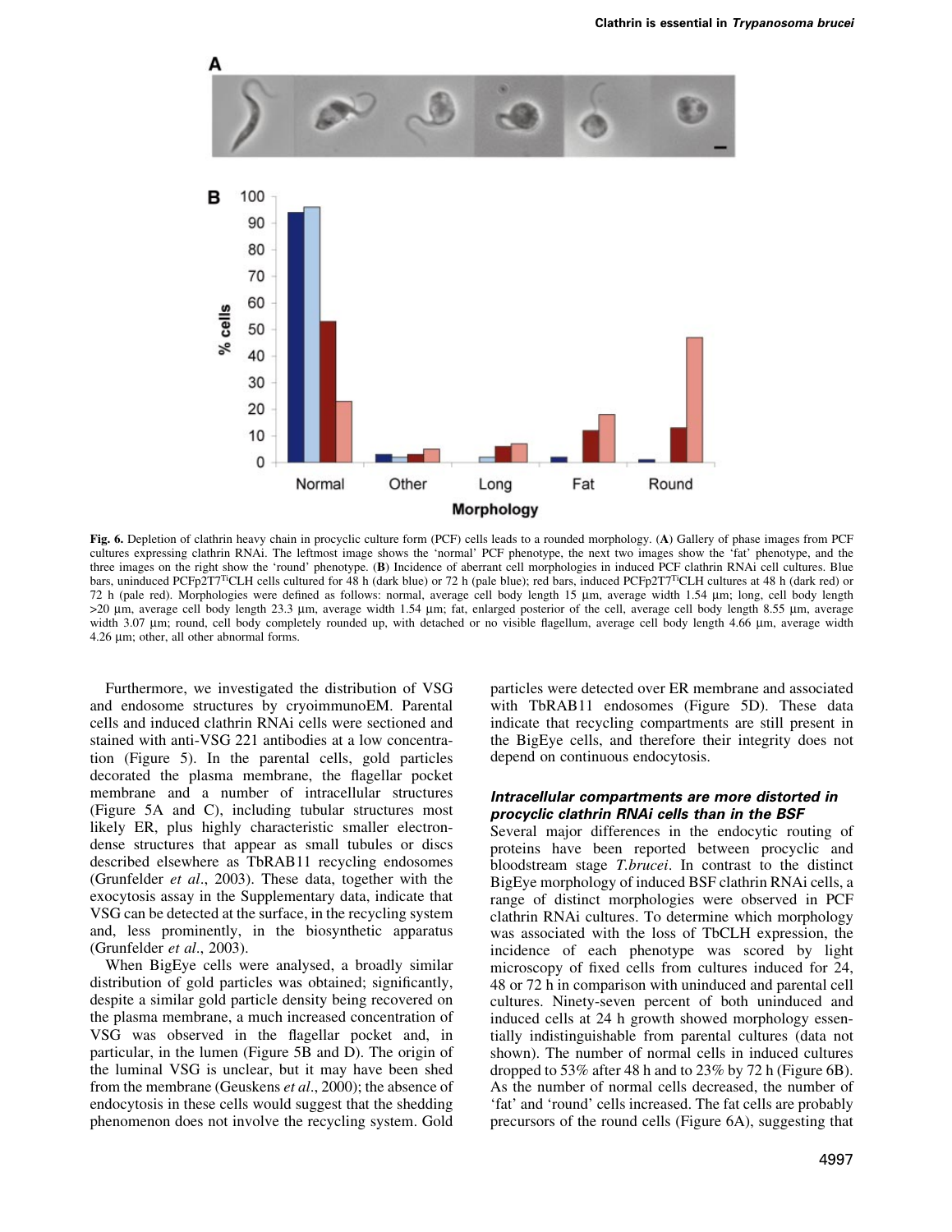

Fig. 7. Alteration of lysosomal protein targeting in procyclic culture form (PCF) BigEye cells. Clathrin RNAi cells were stained following 24, 48 and 72 h of induction as indicated. For TbBiP a disorganization was observed, suggesting that the endoplasmic reticulum has become deformed. In addition, the localization of p67 was altered, so that at 48 h the stain was less intense and defocused, and at 72 h this was more extreme with a major loss of integrity. Left image of each set, phase; right image, DAPI (DNA) in blue, TbBiP in red, p67 in green. Scale bar: 2 µm. Par, PCF 29-13 parental cells; -Tet, uninduced PCF 29-13p2T7<sup>Ti</sup>CLH cells; +Tet, PCF29-13p2T7<sup>Ti</sup>CLH cells induced for indicated time periods.

loss of TbCLH expression results in gradual rounding up of the cell and detachment or loss of the flagellum. By EM, these cells exhibited a most remarkable phenotype, completely distinct from the BSF RNAi cells. Massive numbers of vesicles, of  $~50-400$  nm diameter, were observed to fill the cytoplasm (Figure  $8A$  and B), but there were no manifest effects on the nucleus, mitochondrion or kinetoplast. The PCF clathrin RNAi cells were also distorted, being rounded up; this morphology is most likely a result of internal pressure due to the presence of excess membrane accumulating within the cytoplasm. Some of the vesicles contained electron-dense matrix material, which may indicate a flagellar pocket origin. Major perturbation to the trans-Golgi complex was observed in many cells (Figure 8C and D). Even a comparatively normal cell (Figure 8A) possesses a

4998

distorted trans-Golgi stack. A similar phenotype was obtained in clathrin-deficient Saccharmoyces cerevisiae, where the accumulated vesicles were assigned as Berkeley bodies, post-Golgi transport intermediates (Payne et al., 1987). Clearly, these data indicate that the main effect in the PCF is not flagellar pocket enlargement, but an accumulation of transport intermediates within the cytoplasm.

The distributions of selected markers were examined in PCF RNAi cells (Figure 7). A clear alteration in p67 distribution was observed, with the lysosomal localization becoming less clear; at 48 h induction staining of the lysosome decreases in intensity in the `fat' and `round' cells and at 72 h the stain was diffuse, suggesting loss of p67 from lysosomal membranes and mislocalization throughout the cell. There was also a clear alteration in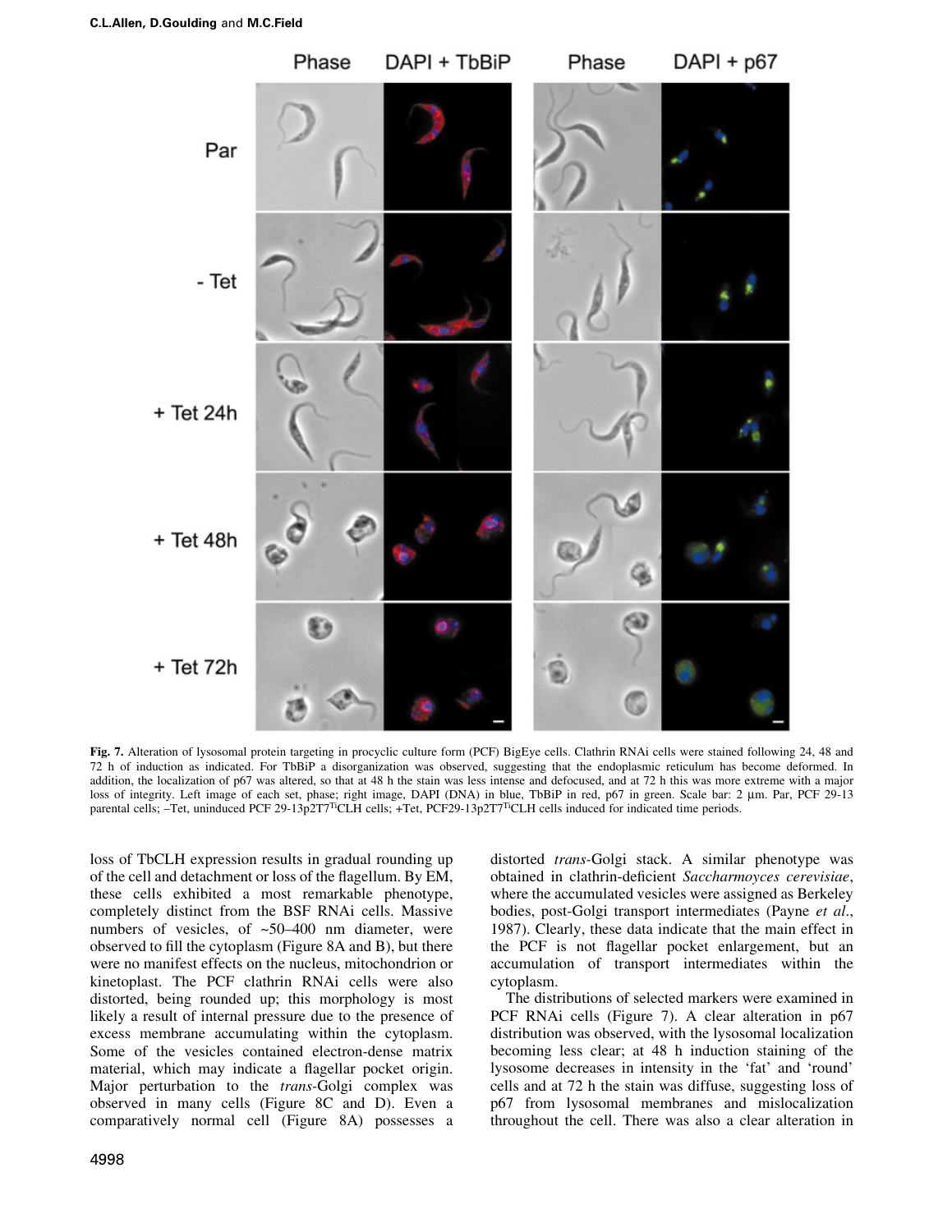

Fig. 8. A distinct ultrastructural defect accompanies TbCLH-depletion in procyclic culture form (PCF) trypanosomes. Electron micrographs of PCF cells following 48 h induction of clathrin dsRNA. (A) Two cells exhibiting normal (bottom) and abnormal (top) phenotypes. The major effects of clathrin double-stranded RNA expression is in the accumulation of vesicular profiles of variable diameter  $(-50-400 \text{ nm})$  and a rounding up of the cell. Other structures (nucleus, mitochondria, acidocalcisomes) appear normal. (B) A more extreme example of a PCF clathrin RNAi cell. The plasma membrane has become smooth, possibly due to increased cytoplasmic pressure. In addition, the nucleus, kinetoplast and mitochondria appear normal. (C and D) Details of the Golgi region of PCF RNAi cells showing distortions to the trans-Golgi cisternae and membranes. The cell in (C) is in early mitosis, as the Golgi stack appears to be undergoing binary fission (Field et al., 2000). A, acidocalcisomes; K, kinetoplast; FP, flagellar pocket; M, mitochondria; N, nucleus; \*, vesicles containing electron-dense matrix-like material (possibly FP-derived); arrowhead, distorted trans-Golgi. Scale bars: (A and B) 500 nm, (C) 200 nm and (D) 250 nm.

distribution of TbBiP in induced cells. Again, at 48 h TbBiP was concentrated around the nucleus, with almost all TbBiP staining becoming perinuclear in cells induced for 72 h.

# **Discussion**

Clathrin ablation in trypanosomes is lethal, which sets this divergent organism apart from yeast and vertebrates where deletion of the clathrin gene or protein is tolerated (Seeger and Payne, 1992; Wettey et al., 2002). Despite a significant developmental expression profile that correlates with endocytic activity, clathrin expression is required for viability in both life stages (Morgan et al., 2001). In mammals, endocytosis is dispersed across the entire plasma membrane. Endocytosis is extremely rapid in trypanosomes, and more rapid within the flagellar pocket zone than in individual mammalian cells, and hence the phenotype is very severe in the protozoan. Additionally, the trypanosome plasma membrane is tightly anchored to a subpellicular microtubule array, which prevents abnormal addition of membrane to this region; hence, any membrane overflow must be retained within the flagellar pocket. The physical stress induced by the addition of membrane to the flagellar pocket may also be the major cause of cellular mortality, probably due to compression of the cytoplasm

and the presence of a large expanse of non-supported membrane in the pocket.

In the BSF, loss of clathrin expression led to a massive enlargement of the flagellar pocket. Moreover, all evidence, from multiple assays for endocytosis, indicated that the levels of endocytic activity were dramatically compromised in these cells, but at the same time exocytosis of VSG appears to be unimpaired. Despite this, both ultrastructural analysis and immunofluorescence using established marker proteins for the ER (TbBiP), recycling endosomes (TbRAB11) and the lysosome (p67) (Bangs et al., 1993; Jeffries et al., 2001; Alexander et al., 2002) indicated that other membrane compartments were essentially unaffected, and hence the flagellar pocket enlargement represents the primary phenotype in this life stage. A comparatively low level of clathrin heavy chain immunoreactivity on Golgi complex membranes is consistent with this interpretation (Morgan et al., 2001). The connection between the subpellicular array and the plasma membrane is clearly maintained, as demonstrated by ultrastructural analysis.

The lethality of clathrin heavy chain ablation in the BSFs had a rapid onset. The appearance of the enlarged flagellar pocket correlated with residual expression of the clathrin protein; cells possessing the largest flagellar pockets were devoid of clathrin immunoreactivity, whereas trypanosomes retaining clathrin expression had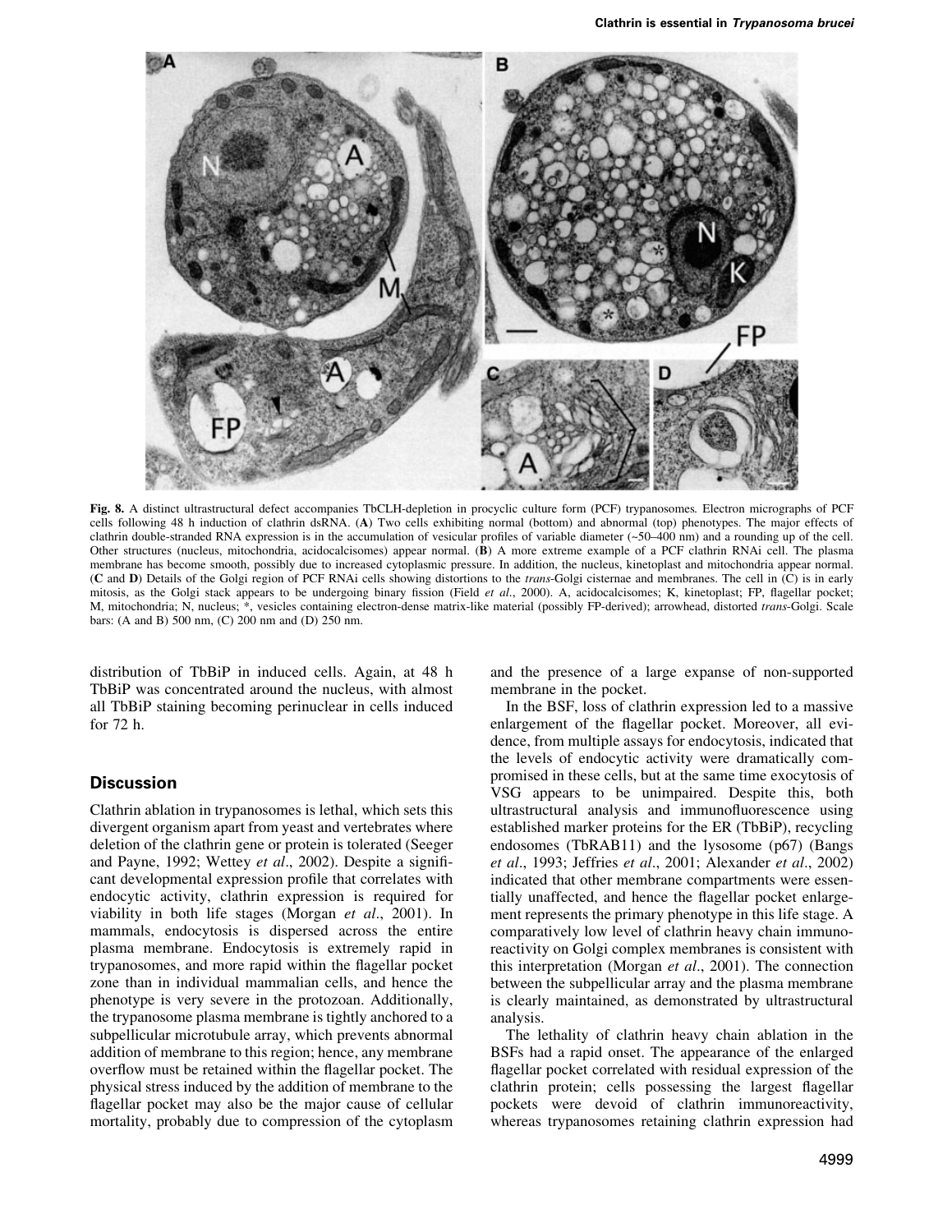a smaller flagellar pocket. The rapidity of the onset of the BigEye phenotype, where significant numbers of abnormal cells were observable after a 10 h induction period, indicates a rapid turnover for clathrin in this stage. The BigEye cells were observed to be highly fragile, and even low speed centrifugation resulted in lysis of the majority of BigEye cells (data not shown). Taken together, these data suggest that the mechanism of cell death in these cells is due to mechanical failure, most likely membrane rupture due to extreme pressure on the cell as the cytoplasm becomes compressed by the enlarging pocket. However, it is of significant interest that the pocket retained a nearspherical configuration, which may suggest the presence of luminal or membrane-associated components responsible for providing a compensatory pressure to oppose that from the cytoplasm. One possible candidate would be the gel-like glycan-rich matrix within the pocket lumen.

Significantly, the severity of the phenotype also brought to light a significant asynchrony in the loss of clathrin from individual cells within an induced culture. After 16 h, cells with normally sized flagellar pockets were present alongside cells fully devoid of the clathrin heavy chain, but the proportion of cells exhibiting the most extreme phenotype increased in the population over time, indicating that those cells at earlier times with residual clathrin expression were not simply RNAi deficient. In fact, a very small number of cells appeared to survive the RNAi, and these grew out after several days, re-expressed clathrin and had a normal morphology.

In contrast to the BSF, the lethality of loss of clathrin in the procyclic stage exhibited a slower onset, with a clear loss of viability from 48 h. As the PCF has a greatly reduced rate of endocytosis (Pal et al., 2002), this was not an unexpected finding. At the light level, the PCF cells became round, and ultrastructural analysis indicated that the flagellar pocket was not enlarged, but rather that a severe accumulation of transport vesicles had taken place, most likely equivalent to Berkeley bodies of Saccharomyces (Payne et al., 1987). The alteration of p67 staining in these cells suggests a sorting defect, the diffuse staining resulting from mislocalization of this membrane to the multiple vesicles present in these cells. The perinuclear TbBiP localization may also result from the presence of multiple transport vesicles, which fill the PCF clathrin RNAi cells, causing the ER to be deformed and restricted to the perinuclear region rather than spreading throughout the cell.

The most likely interpretation of the PCF phenotype is that transport vesicles are produced but are unable to fuse with the target membrane. There is strong evidence for multiple roles for clathrin in endosomal sorting, post-Golgi transport and trafficking to the lysosome in higher eukaryotes (Boehm and Bonifacino, 2002), and recent data suggests a similar role in trypanosomes (Grunfelder et al., 2003). The possibility that PCF cell death is due to nutrient starvation was investigated by culturing PCFs in serumfree medium; these cells did not exhibit the same morphological abnormalities as seen by the clathrin RNAi, and they survived for significantly longer. Therefore, it is likely that cell death in the PCF is not due to the inability to endocytose essential nutrients.

Broadly similar sorting mechanisms probably exist in both the PCF and the BSF (Morgan et al., 2002a,b), so why

do transport intermediates accumulate in the PCF and not in the BSF? Most likely, the extreme level of endocytic activity in the BSF has the consequence that, as soon as clathrin levels become significantly depleted, the flagellar pocket enlarges and rapid cell death occurs via plasma membrane rupture. Even in induced BSF cultures, significant accumulation of intracellular vesicles was not observed. Hence, although clathrin may well mediate similar pathways in both PCF and BSF, the relative flux through the endocytic and post-Golgi/recycling/sorting pathways may well be radically different, giving rise to the stage-specific phenotypes. Specifically, the major activity is endocytosis in BSF and post-Golgi transport in PCF.

Perhaps most importantly, the absence of detectable endocytosis in the clathrin RNAi cells indicates that GPIanchored proteins in this organism must be endocytosed via a clathrin-mediated mechanism. This conclusion is further strengthened by ultrastructural evidence demonstrating VSG in clathrin-coated pits and vesicles (Grunfelder et al., 2003). It is likely, given the high concentration of VSG on surface membranes, that little, if any, cargo selection can take place at the point of initial endocytosis, a proposal that is further supported by the absence of trypanosome AP-2 complex subunits in the databases (Morgan et al., 2002b). These observations also suggest that clathrin-mediated endocytosis is ancient (or emerged earlier than other forms of endocytosis), as caveolin homologues are also absent from the trypanosome genome, suggesting that this latter system is a more recent addition to the endocytic repertoire and may have evolved to deal with a more complex cell surface architecture, where GPI anchors are no longer the dominant form of protein membrane attachment and where more effective protein sorting mechanisms are required. Other vesicle coat systems have also been described in trypanosomes, including direct demonstration of COP I (Maier et al., 2001), while elements of the COP II system are present in the databases (M.C.Field, unpublished data), but the lethality of clathrin ablation suggests a fundamental lack of flexibility in the trypanosome endocytic pathway.

# Materials and methods

# Trypanosome growth and induction of RNAi

PCF 29-13 and BSF 90-13 T.brucei Lister 427 strain cell lines were gifts from Elizabeth Wirtz and George Cross (Rockerfeller University) (Wirtz et al., 1999). Cell lines were grown in SDM79 or HMI9 media, supplemented with 10% heat inactivated fetal bovine serum, as appropriate (Field et al., 1998), and cultured in the continuous presence of 25 µg/ml G418 and 25 µg/ml hygromycin (PCFs) or 2 µg/ml G418 and 5 mg/ml hygromycin (BSFs). Following transfection, expression of double-stranded RNA was induced by the addition of tetracycline at  $1 \mu g/ml$ .

### RNAi plasmid construction and transfection

To generate the plasmid p2T7<sup>Ti</sup>CLH, a 521 bp fragment of the *TbCLH* gene was PCR amplified from T.brucei 427 strain genomic DNA using the primers 5'-CCCAAGC TTCTAGAGATTAACCTG-3' and 5'-CCT-CTCGAGTTCCTGCACCTGCCC-3¢, which contain restriction sites for HindIII and XhoI, respectively. An extra XhoI site was generated in this fragment by PCR, causing a 127 bp fragment to be lost from the 3' end on subsequent digestion. However, the remaining 394 bp fragment of the TbCLH gene was subcloned via pBluescript II SK as a BamHI-XhoI fragment into the tetracycline inducible RNAi vector p $2T7^{Ti}$  (a gift from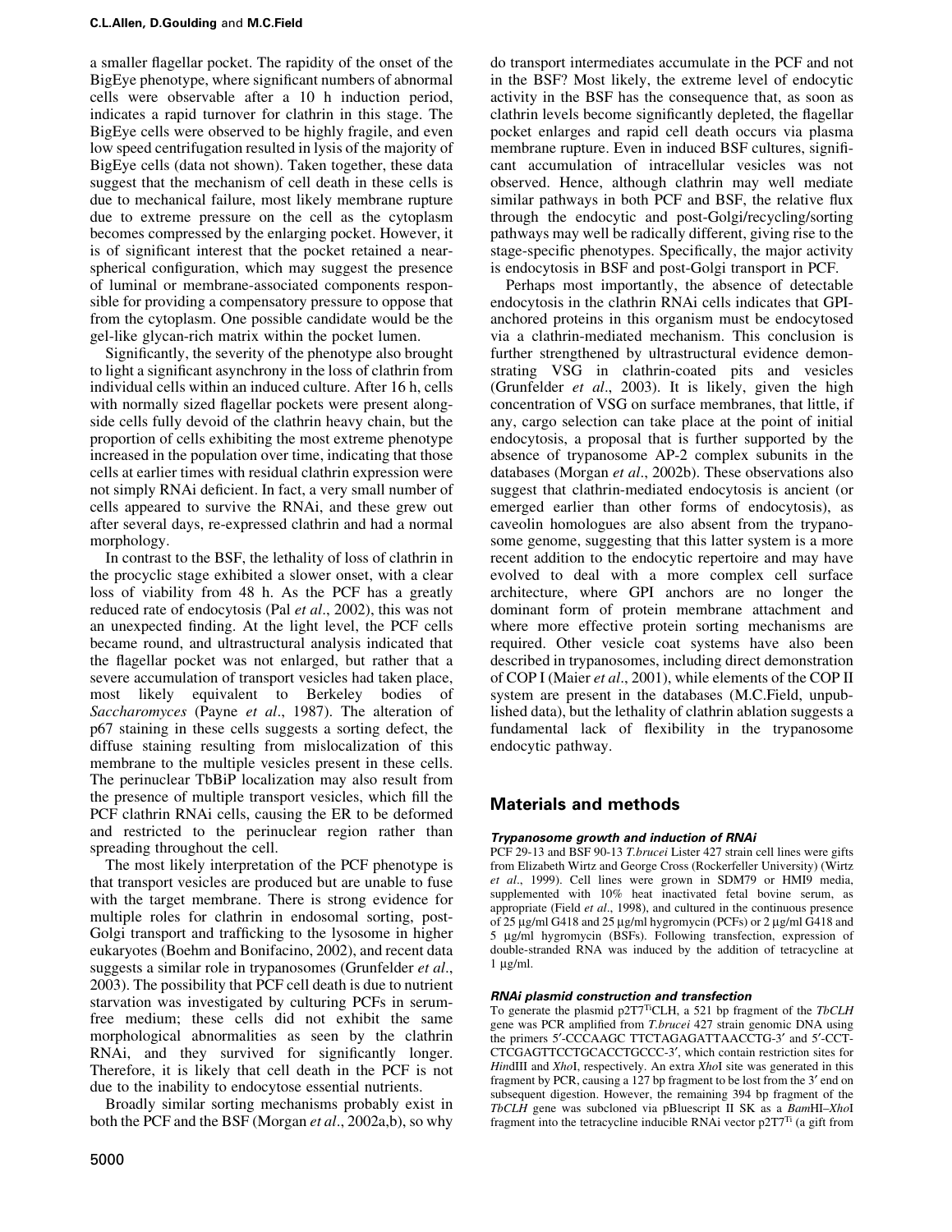Douglas LaCount and John Donelson) (LaCount et al., 2002) yielding p2T7TiCLH.

For transfection into the PCF 29-13 cell lines, 20  $\mu$ g of NotI linearized p2T7<sup>Ti</sup>CLH plasmid was added to  $2 \times 10^7$  log phase cells in a total volume of 0.45 ml of Opti-MEM (Invitrogen). The sample was mixed, then transferred to a pre-cooled 2 mm gap electrocuvette (Bio-Rad) and chilled on ice for 5 min prior to electroporation (Bio-Rad Gene Pulser II electroporator, 1.5 kV,  $25 \mu$ F). Immediately following electroporation, the cells were transferred into 10 ml of SDM79/10% HI-FBS containing 25  $\mu$ g/ml G418 and 25  $\mu$ g/ml hygromycin and left to recover at 27°C overnight. Approximately 16 h following electroporation, phleomycin was added at  $2.5 \text{ µg/ml}$  to select for transformants.

The BSF 90-13 cell line was transfected with  $5-10 \mu g$  of NotI linearized p2T7<sup>Ti</sup>CLH using  $2.5 \times 10^7$  log phase cells per transfection. Cells were resuspended in 0.4 ml of pre-warmed cytomix (van den Hoff *et al.*, 1992) (37 $\degree$ C) and mixed with the DNA in 50 µl of cytomix before being transferred to a 2 mm Bio-Rad cuvette (at ambient temperature). The sample was electroporated at  $1.4 \text{ kV}$ ,  $25 \mu$ F, and the cells transferred into 48 ml of HMI9 containing 2  $\mu$ g/ml G418 and 5  $\mu$ g/ml hygromycin. The cells were left to recover for 6 h at  $37^{\circ}C/5\%$  CO<sub>2</sub> prior to the addition of phleomycin at 2.5 µg/ml for selection. The cells were then transferred to a 24-well tissue culture plate (2 ml per well) and left for drug-resistant cells to recover. Clonal cell lines were obtained by serial dilution.

#### Protein electophoresis and western blotting

For protein extraction, mid-log phase cells were harvested, washed in PBS (Sigma) then resuspended in boiling SDS-polyacrylamide sample buffer at a concentration of  $1 \times 10^6$  cell equivalents per microlitre. Samples were electrophoresed on 10% SDS-PAGE minigels gels at  $1 \times 10^{7}$  cell equivalents per lane and then transferred to Hybond-ECL nitrocellulose membrane (Amersham Pharmacia Biotech) by wet blot using transfer buffer [192 mM glycine, 25 mM Tris, 20% (v/v) methanol]. Transfer and equivalence of loading were checked by staining the membrane with Ponceau S solution (Sigma) prior to blocking for 1 h at room temperature in blocking solution [TBS (24.8 mM Tris, 137 mM NaCl, 2.7 mM KCl)/0.05% Tween-20/3% dried milk]. Membranes were incubated for at least 1 h at room temperature with primary antibody at the appropriate dilution in blocking solution, washed  $4 \times 5$  min in TBS/0.05% Tween-20, then incubated for a further hour with horseradish peroxidase goat anti-rabbit conjugate (Sigma). After washing, bound antibodies were detected by reaction with luminol and visualized by exposure to X-ray film. Both primary antibodies, rabbit anti-TbCLH Ab (Morgan et al., 2001) and rabbit anti-TbBiP Ab (a gift from James Bangs, Madison), were diluted 1:1000 for use in western blots.

#### Immunofluorescence microscopy

Indirect immunofluorescence microscopy was performed on BSF and PCF trypomastigotes harvested at log phase growth. BSF cells were washed in VPBS (136.9 mM NaCl, 3 mM KCl, 16 mM Na<sub>2</sub>HPO<sub>4</sub>, 3 mM  $KH_2PO_4$ , 45.9 mM sucrose, 10 mM glucose) (Nolan et al., 2000) then fixed for 1 h at 4°C in 3% paraformaldehyde (PFA). Fixed cells were adhered to poly-L-lysine-coated polyprep slides (Sigma) for 20 min at room temperature, then permeabilized with 0.1% Triton X-100 (Sigma) in PBS for 10 min. The slides were blocked for 1 h at room temperature in PBS/10% goat serum, then incubated with the primary antibody at the appropriate dilution in PBS/10% goat serum at room temperature for a further hour. Unbound primary antibody was washed off with PBS/0.05% Triton X-100 prior to incubation with secondary antibodies: Cy3-labelled anti-rabbit IgG (Sigma) or Oregon-green-labelled anti-mouse IgG (Molecular Probes), diluted according to manufacturer's instructions. All cells were stained with DAPI at  $0.5 \mu g/ml$  to visualize the nucleus and kinetoplast.

Essentially the same procedure was used for immunofluorescence microscopy of PCF trypomastigotes, except that these cells were fixed directly in culture with 3.7% formaldehyde for 30 min at room temperature prior to adhesion to the slides. Cells were examined using a Nikon ECLIPSE E600 microscope, and images were captured using a Photometrics CoolSNAP FX camera. Digital images were captured and false coloured using MetaMorph 5.0 software (Universal Imaging Corporation). Figures were assembled from these images using Adobe Photoshop 7.0 (Adobe Systems). Primary antibodies were used at the following dilutions: rabbit anti-TbCLH, 1:500 (Morgan et al., 2001); rabbit anti-TbBiP (Bangs et al., 1986), 1:1500 and mouse anit-p67, 1:500 (both gifts of James Bangs, Madison); and rabbit anti-TbRAB11, 1:1000 (Jeffries et al., 2001).

#### Uptake assays

To follow receptor-mediated endocytosis, Con A uptake was performed as described previously (Brickman et al., 1995), with the following modifications. Each assay was performed using  $1 \times 10^7$  BSF parasites incubated at the appropriate temperature in 1 ml of serum-free HMI9 supplemented with  $1\%$  BSA and containing 5  $\mu$ g/ml FITC-Con A (Vector Laboratories). Mid-log phase parasites were pre-incubated for 30 min in serum-free HMI9 supplemented with 1% BSA at 4°C, 12°C or 37°C. FITC-Con A was then added to the parasites at a final concentration of 5 µg/ml, and the cells were incubated for a further 30 min at the appropriate temperature. After incubation, the cells were transferred to ice and all subsequent manipulations were performed using pre-chilled buffers, on ice, in the cold room. The parasites were washed once in icecold VBPS and then fixed in  $3\%$  PFA/VPBS at  $4^{\circ}$ C for 1 h.

Membrane internalization was monitored by following uptake of FM 4-64 (Molecular Probes). The procedure was carried out at 4°C or 37°C on  $5 \times 10^7$  cells in 250 ul TES buffer (120 mM NaCl, 5 mM KCl, 3 mM MgSO<sub>4</sub>, 16 mM Na<sub>2</sub>HPO<sub>4</sub>, 5 mM KH<sub>2</sub>PO<sub>4</sub>, 30 mM TES, 10 mM glucose, 0.1 mM adenosine pH 7.5). The cells were pre-incubated for 10 min at the appropriate temperature prior to addition of FM 4-64 at a final concentration of 40  $\mu$ M, followed by incubation for a further 5 min. The cells were then transferred to ice, fixed with 3% PFA/VPBS and mounted as described above.

### Electron microscopy

For transmission EM, cells were fixed in suspension by adding chilled  $5%$ glutaraldehyde (TAAB) and 8% PFA (Sigma) in PBS in a 1:1 ratio to the growth medium containing trypanosomes. Cells were fixed on ice for 10 min, centrifuged at 10 000 r.p.m. for 5 min in 2 ml Eppendorf tubes, the supernatant carefully replaced with fresh fixative for a further 50 min without disturbing the pellet, rinsed in 0.1 M sodium cacodylate and postfixed in 1% osmium tetroxide (TAAB) in the same buffer at room temperature for 1 h. After rinsing, cells were dehydrated in an ethanol series, adding 1% uranyl acetate at the 30% stage, followed by propylene oxide and then embedded in Epon/Araldite 502 (TAAB) and finally polymerized at 60°C for 48 h. Sections were cut on a Leica Ultracut T ultramicrotome at 70 nm using a diamond knife, contrasted with uranyl acetate and lead citrate and examined on a Philips CM100 transmission electron microscope.

For cryosections, cells were fixed in suspension by adding chilled 0.4% glutaraldehyde and 8% PFA in PBS in a 1:1 ratio to the growth medium containing trypanosomes to give final dilutions of  $0.2\%$  glutaraldehyde and 4% PFA. Cells were fixed for 10 min on ice, centrifuged and the supernatant replaced for fresh fixative for a further 50 min on ice to fix the pellet. The cells were then rinsed three times in cold PBS over 15 min and then infused with cold freshly prepared 2.3 M sucrose in PBS in a refrigerator for between 8 h and overnight. Pieces of pellet were mounted in fresh sucrose solution on aluminium pins (Leica) plunge frozen into liquid nitrogen and stored. Cryosections (80 nm) were cut on a Leica FCS Ultracut T using a dry diamond knife, collected onto plastic loops containing 2.3 M sucrose in PBS and transferred to formvar carboncoated glow-discharged 200 hexagonal mesh copper/palladium grids (Agar Scientific) for immunogold labelling, which was performed as follows.

On a strip of Parafilm placed along the laboratory bench, the grids were transferred section-side down onto drops of 0.05 M glycine for 5 min to block free aldehyde groups within the fixed cells and then to  $5\%$  or  $10\%$ fetal calf serum in PBS (in which blocking medium all subsequent reagents were diluted) for 20 min. The grids are thus moved along from drop to drop in rabbit primary antibody  $0.5-500 \mu g/ml$  for 1 h, rinsed three times for 5 min each in PBS, incubated in 10 nm protein A gold for 45 min, rinsed five times in PBS for 5 min each, fixed in 2.5% glutaraldehyde in PBS for 10 min, rinsed 10 times in freshly distilled water over 10 min to remove phosphate, contrasted on drops of 2% methyl cellulose and 0.3% uranyl acetate on an ice-chilled metal block in the dark for 10 min, picked up on wire loops and blotted dry. The grids were then viewed on a Philips CM100 transmission electron microscope.

#### Supplementary data

Supplementary data are available at The EMBO Journal Online.

### Acknowledgements

We thank Jay Bangs (Madison, Wisconsin) for antibodies to TbBiP and p67. The Field laboratory is supported by the Wellcome Trust.